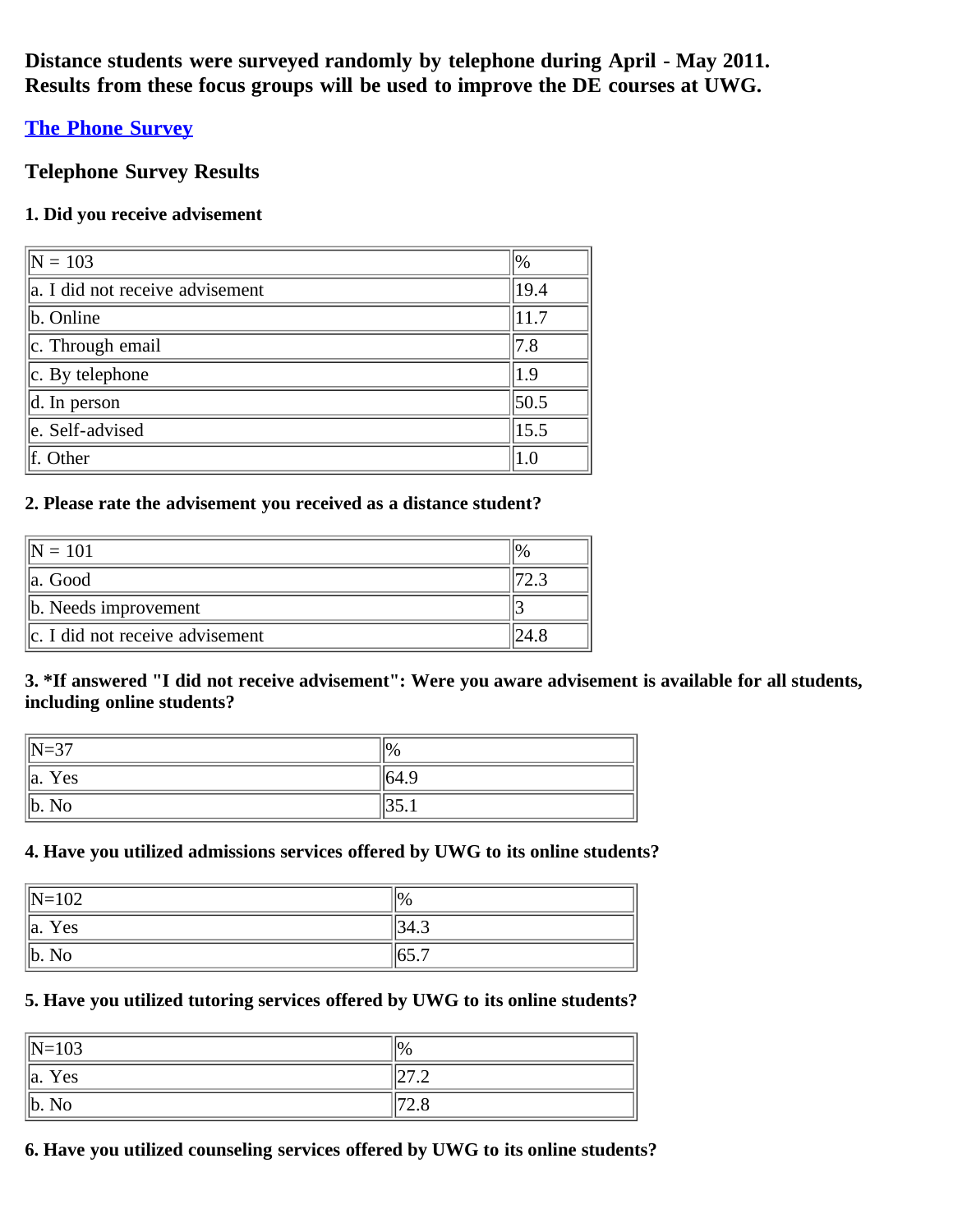| $\ N=103$      | $\frac{1}{2}$ |
|----------------|---------------|
| $\ a\ $        | $\sqrt{2}$    |
| Yes            | $\cup$ .      |
| $\ $ b.        | ™Q⊿           |
| N <sub>0</sub> | т.∠           |

### **7. Have you utilized any other student services offered by UWG to its online students?**

| $\ N=102$      | $\frac{1}{2}$ |
|----------------|---------------|
| $\ a\ $<br>Yes | 8.8           |
| ∥b.<br>No      | 19<br>        |

### **8. Please rate the student services as you received as a distance student.**

| $\parallel$ N=96          |       |
|---------------------------|-------|
| $\ $ a. Good              | 164.6 |
| $\ $ b. Needs Improvement |       |
| $\ c.$ Do Not Remember    |       |

### **9. Did you utilize any library resources as a distance student, either by visiting a library or using library electronic resources?**

| $\vert$ N=103      |  |
|--------------------|--|
| $\parallel$ a. Yes |  |
| $\ $ b. No         |  |
| $\ c.$ Unsure      |  |

### **10. How satisfied are you with the availability of library services at West Georgia for distance students?**

| $\ N=103\ $                   | $\frac{10}{6}$ |
|-------------------------------|----------------|
| a. very satisfied             |                |
| b. Somewhat satisfied         | 18.4           |
| $\ c.$ Not satisfied          | ୍ଠ             |
| $\parallel$ d. Does not apply | 18.4           |

## **11. Please rate the registration process as you experienced it as a distance student.**

| $\text{IN} = 104$         |  |
|---------------------------|--|
| lla. Good                 |  |
| $\ $ b. Needs improvement |  |
| $\ c.$ Don't Remember     |  |

# **12. How did you initially receive a technical orientation to CourseDen? More than one answer may apply.**

|                                              | $\frac{10}{6}$ |
|----------------------------------------------|----------------|
| Through online information<br>$\parallel$ a. |                |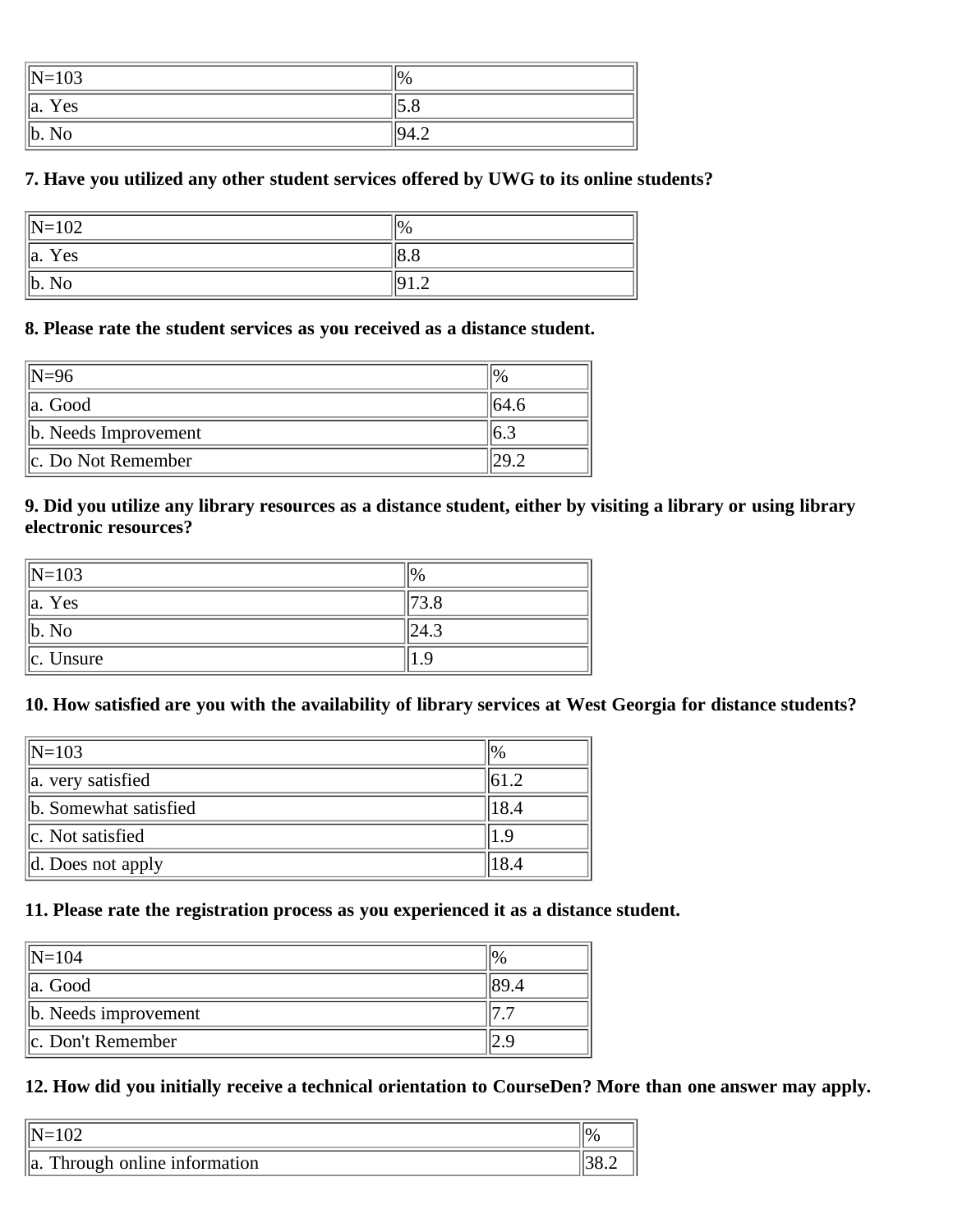| $\ $ b. Through a live orientation                |  |
|---------------------------------------------------|--|
| $\ c\ $ . Through the instructor                  |  |
| d. Through the CourseDen student printed handbook |  |
| $\parallel$ e. Through other class members        |  |

**13. Did these orientations provide you with enough information to effectively utilize CourseDen by the second week of your course?**

| $\vert N=101$ | $\frac{1}{2}$    |
|---------------|------------------|
| $\ $ a. Yes   | $\parallel$ 96.0 |
| ∥b. No        | 4.U              |

**14. If you had problems accessing the course or utilizing CourseDen in any way, which of the following did you utilize for help. More than one may apply.**

| $\parallel$ N=102                                                               | $\frac{10}{6}$ |
|---------------------------------------------------------------------------------|----------------|
| a. Never had problems                                                           | 77.5           |
| $\ $ b. The University's Distance Learning helpline by either email or<br>phone | 3.9            |
| $\ c\ $ . The instructor                                                        | 18.6           |
| d. Another classmate                                                            | 2.9            |
| e. Online instructions                                                          | 2.9            |
| f. The after-hours helpline (the $1-866-588-5293$ )                             | 2.9            |

**15. How successful was \_\_\_\_\_\_\_\_\_\_\_\_ (answer above) in solving your CourseDen issues? (Skip if answer to 14 is 'a')**

| $\parallel$ N=36                | $\frac{10}{6}$ |
|---------------------------------|----------------|
| $\ $ a. Very successful         |                |
| $\ $ b. Somewhat successful     | ن ۱٥           |
| $\ c\ $ . Not successful at all | 8.3            |

## **b. How successful was \_\_\_\_\_\_\_\_\_\_\_\_\_\_\_\_ in solving your WebCT problems? (Skip if answer to 8 is 'f')**

| $\mathbb{N}$ =5            |  |
|----------------------------|--|
| a. very successful         |  |
| b. somewhat successful     |  |
| lle. not successful at all |  |

**c. How successful was \_\_\_\_\_\_\_\_\_\_\_\_\_\_\_\_ in solving your WebCT problems? (Skip if answer to 8 is 'f')**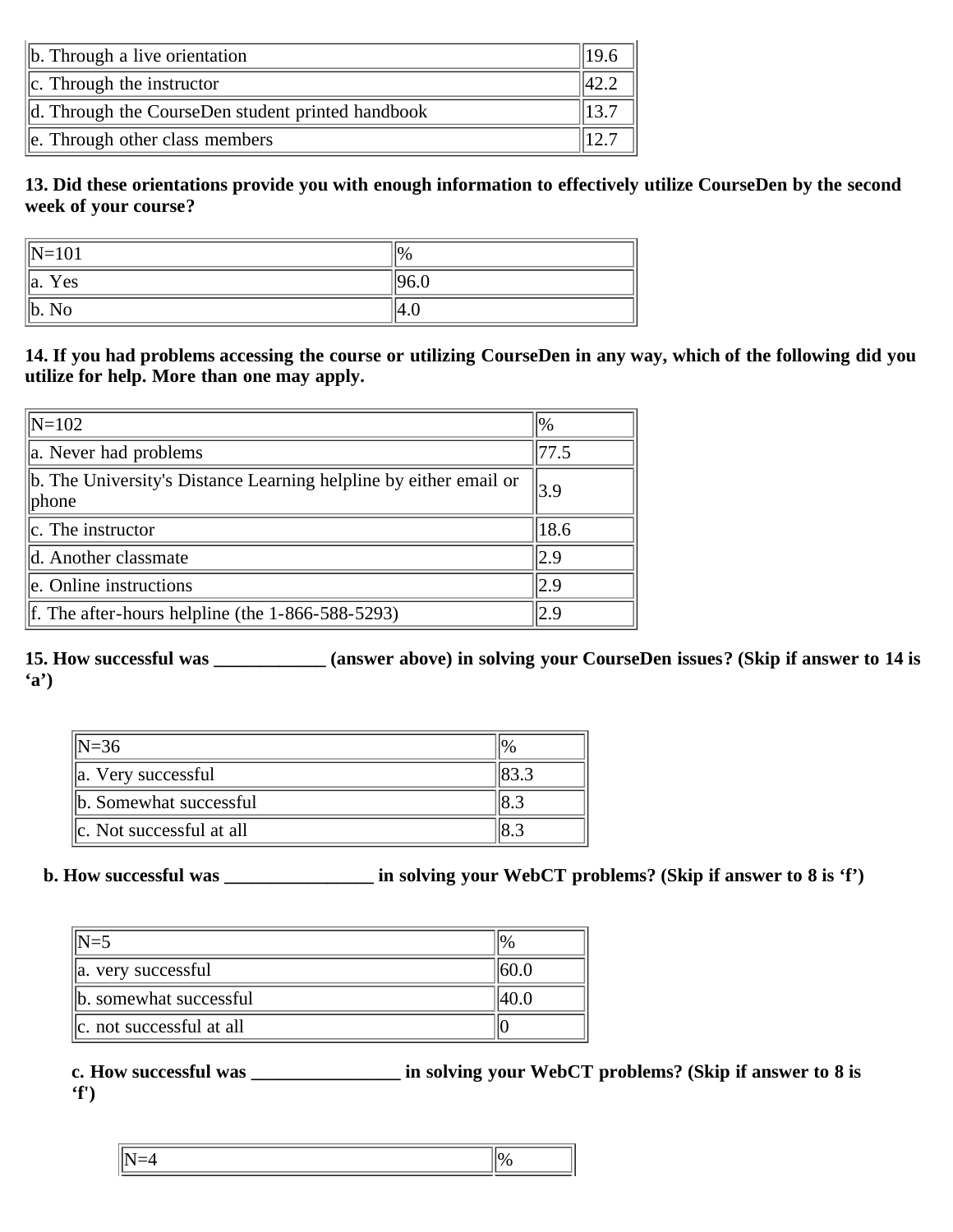| a. very successful            |  |
|-------------------------------|--|
| b. somewhat successful        |  |
| $\ c\ $ not successful at all |  |

### **16. Overall, do you feel that you received prompt and courteous student support from West Georgia as a distance learner?**

| $\ N=103\ $           | $\%$ |
|-----------------------|------|
| $\parallel$ a. Yes    |      |
| $\ $ b. No            |      |
| $\ c.$ Does not apply |      |

### **17. Compared to traditional courses, how much do you think you learned in West Georgia's distance courses?**

| $\ N=104$                                            |  |
|------------------------------------------------------|--|
| $\parallel$ a. About the same in each type of course |  |
| b. I learn more in a distance course                 |  |
| $\ c\ $ . I learn less in a distance course          |  |

### **18. How would you compare the level of interaction between yourself and your instructor and your peers in your distance course? Was it about the same, greater, or less than in a traditional course?**

| $\ N=103\ $            |  |
|------------------------|--|
| $\ $ a. About the same |  |
| $\ $ b. Greater        |  |
| $\ c.$ Less            |  |

### **19. Do you think that there are enough distance courses offered at West Georgia?**

| $\ N=102\ $        | $\frac{10}{6}$ |
|--------------------|----------------|
| $\parallel$ a. Yes | 58.8           |
| $\ $ b. No         | 28.4           |
| $\ c.$ Uncertain   | ∠.             |

### **20. If the distance course you last took were not offered via distance media, would you have driven to campus to take the course in the traditional manner?**

| $\ N=103\ $                  | $\frac{10}{6}$    |
|------------------------------|-------------------|
| $\parallel$ a. Probably yes  | $\frac{137.9}{ }$ |
| $\ $ b. Probably no          | $\parallel$ 8.7   |
| $\ c.$ Definitely yes        | 141.              |
| $\parallel$ d. Definitely no |                   |

# **Open-Ended Questions for Distance Student Telephone Survey**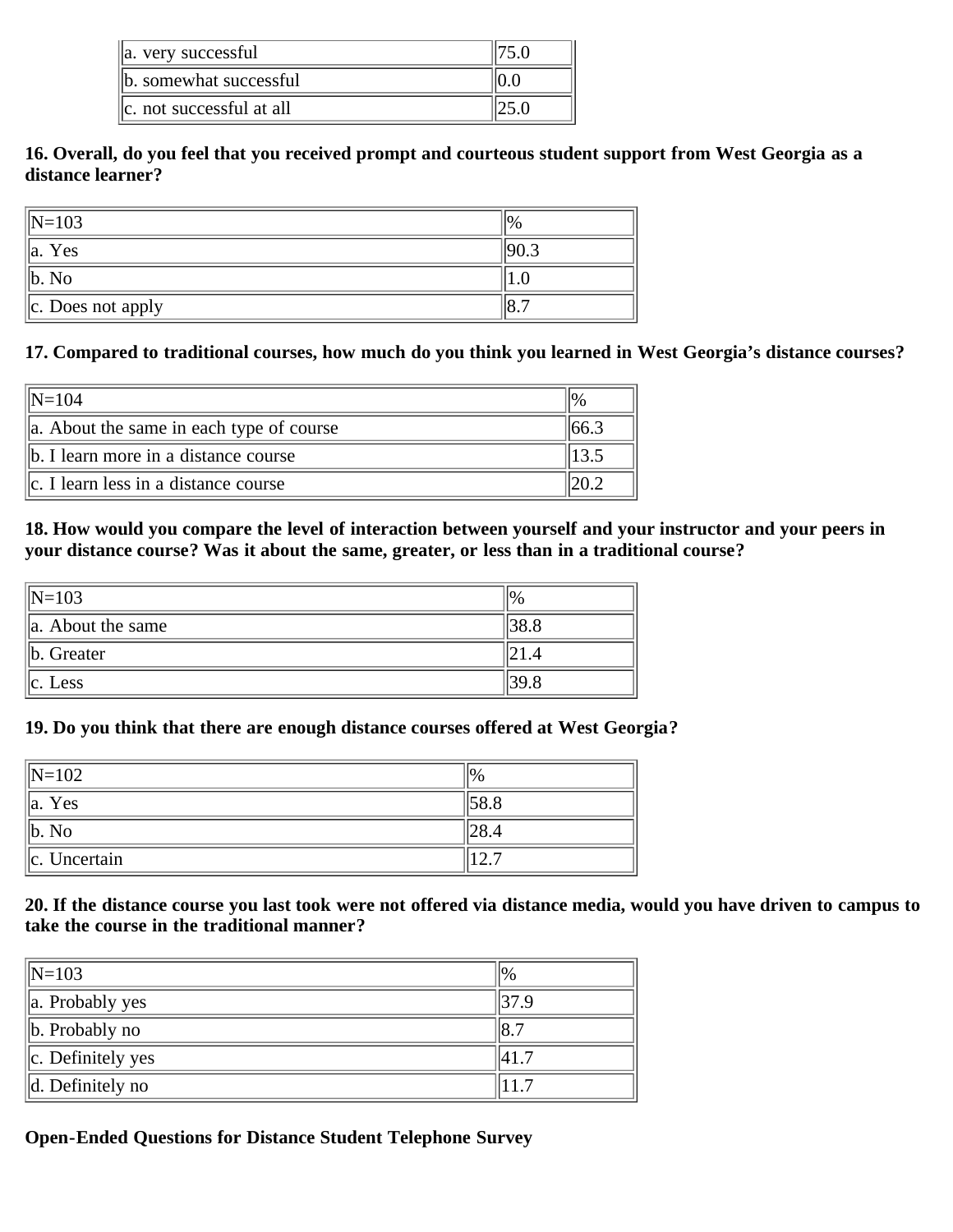## **May 2011**

**How could advisement have been improved?** (Asked only when students said that advisement services needed improvement)

- More Communication.
- The advisor was not knowledgeable enough about the courses offered.

**How could the registration process be improved?** (Asked only when students said that registration process needed improvement)

- Needs to be done in a different way besides by Social Security number.
- Access
- Efficiency with holds and fines
- Very complicated (i.e. understanding and viewing detailed schedules)
- Registrar needs to coordinate more efficiently with nursing dept.
- Structure and Restrictions and lack of advisement regarding registering for classes out of order online.
- two day registration, was assigned 2nd day and there was very little selection left, felt like unable to get needed/preferred course. would like to see registration be fair to everyone rather than assigned by arbitrary means.
- Registers at learning support. Misunderstood, but fast service. Seem to know what they are doing.

### **In what ways were the orientations not helpful in learning to effectively utilize CourseDen?** (Asked only when students answered no)

- there were none
- Trial and error. Instructor just went over it briefly.

**In what ways were \_\_\_\_\_\_\_\_\_\_\_\_\_\_\_\_\_\_\_\_\_ not successful when solving your CourseDen problems?** (Asked only when students said "not successful at all")

- Prefers online help.
- Could not get into website where classes are. When to instructor, he didn't know, technical people didn't know, she ended up using a different browser and it worked. School itself didn't have a clue and she had to find out herself.

### **How could student services be improved to distance students?** (asked when students said no to question)

- Faculty employees need to be more proactive and friendly.
- Competency in curriculum outside of the particular department.
- Hard to get in contact.
- When she calls for information, nobody knows what is going on. It takes a few calls to get what she needs accomplished.

### **Explain why you learned more, less, or about the same in online classes compared to traditional courses.**

- learning is about the same, but does like when there are photos to put a face to everyone
- A lot of the classes are fairly easy and straightforward.
- For an introductory class, he feels that you would learn more in an easier fashion. Discussions helped greatly.
- She says that it depends totally on the instructor.
- Likes to be in a live classroom over online classes.
- Because it is online so you just find the answers in the book and don't actually learn ig.
- Because classes were more challenging and had his interest more.
- Not enough one-on-one time with the teacher, and teacher was unorganized in structure.
- prefers traditional face to face classes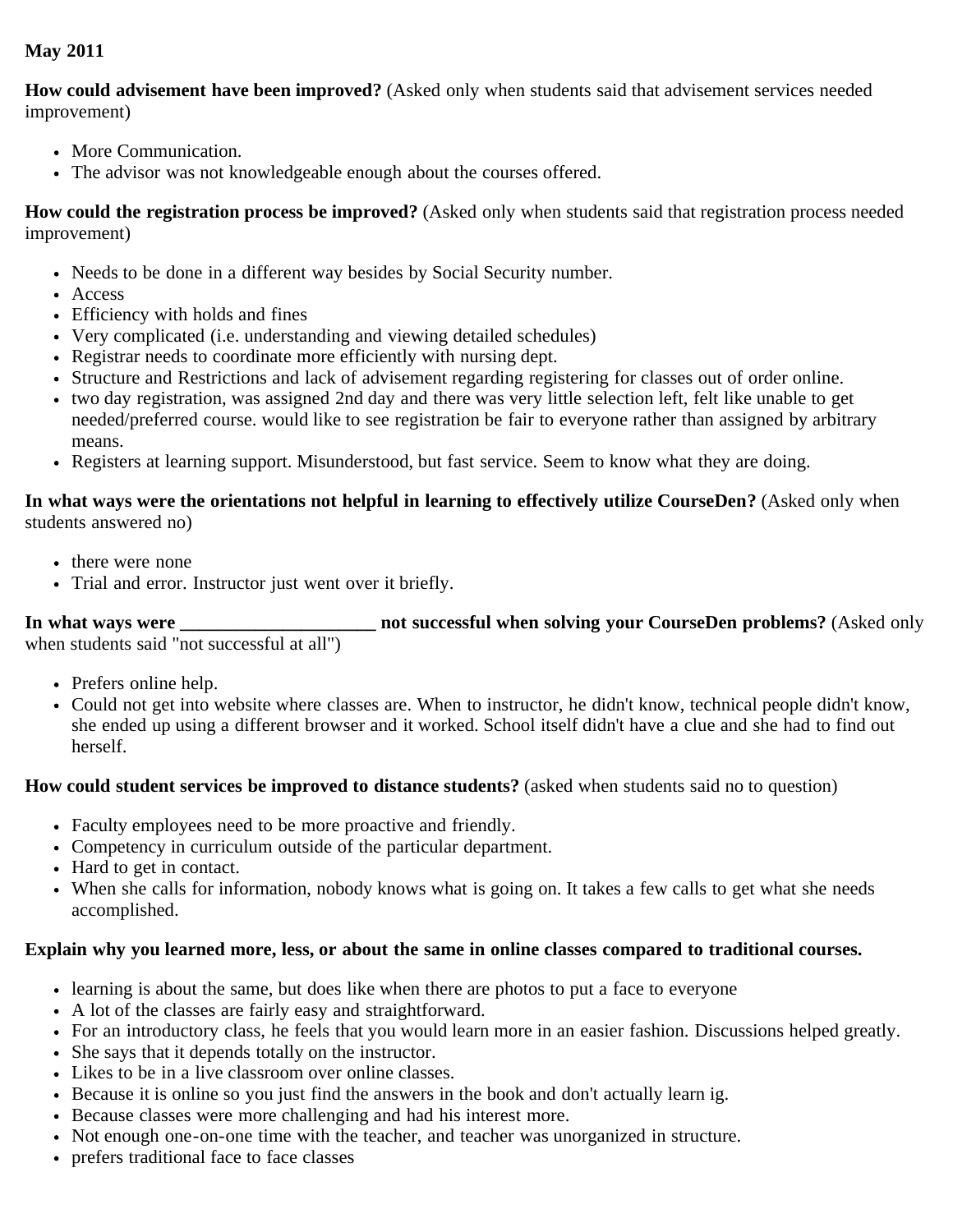- Seems to have less trouble, because in classroom teachers are in front of board, and you can't keep up, and teachers are not as thorough in class. Online it is completely detailed.
- Prefer in class face-to-face interaction.
- Learned a lot in one course, and nothing at all in another.

### **Explain why you interacted with other people more, less, or about the same in online classes compared to traditional courses.**

- Less with peers but with the instructor it was just as well.
- The instructor guided the class but interaction with peers made it easier.
- Did not want to explain.
- Conversation over email, but not as much.
- More one on one discussions. Better than classroom.
- Lots of chats.
- Only communicated with instructor when he had no. No communication with other students.
- Talking to instructor via email and online tools it is simpler.
- More of a visual person. But was not much less.
- Never saw any of them or interacted with any of them. Just turned in assignments.
- less because of being online, but okay
- Because it is online you do not get to interact with other students as much. Interacted with teacher.
- Students are more helpful online. Discussion board is really helpful..students actually help each other. It is less intimidating.
- So many discussions and were forced to talk to other students.
- Traditional course offers ability to go up to professor and peers and talk to them. In this course teacher did not respond at all.
- Instructor did not communicate whatsoever. Did not respond to any one email from the beginning of class.

### **Can you think of any other ways in which our distance courses, programs, and services for distance students could be improved at UWG?**

- has taken mostly online and feels it has been a positive experience. Most problems are individual tech problems that are easily fixed.
- felt use of CourseDen was pretty self explanatory
- professors often posted files that were incompatibly formatted for downloading. Would help if consistent formatting that is utilized by all students.
- prefers traditional classroom experience.
- Would like to see more on line courses offered.
- More higher level courses in her major.
- It is really inconvenient when the server goes down.
- Offer more classes.
- Offer more classes online.
- Offering more classes. Mother of two, so during the regular school year it is easy to take classes. In the summer it was hard to find enought online classes to stay a full time student. Would like to see more summer and regular semester courses.
- Improve orientation for students.
- Teachers need to respond sooner, so she wishes the instructors were more available to the students. She would like a response within 24 hours.
- Overall great communication. No changes needed.
- Offer more distance courses.
- Better communication between departments (i.e. Nursing and Registrar)
- Offer more distance courses
- Teachers need to be more accessible and thorough with communicating with students.
- Instructors should be more thorough with orientation and more accessible to students.
- Offer more distance courses.